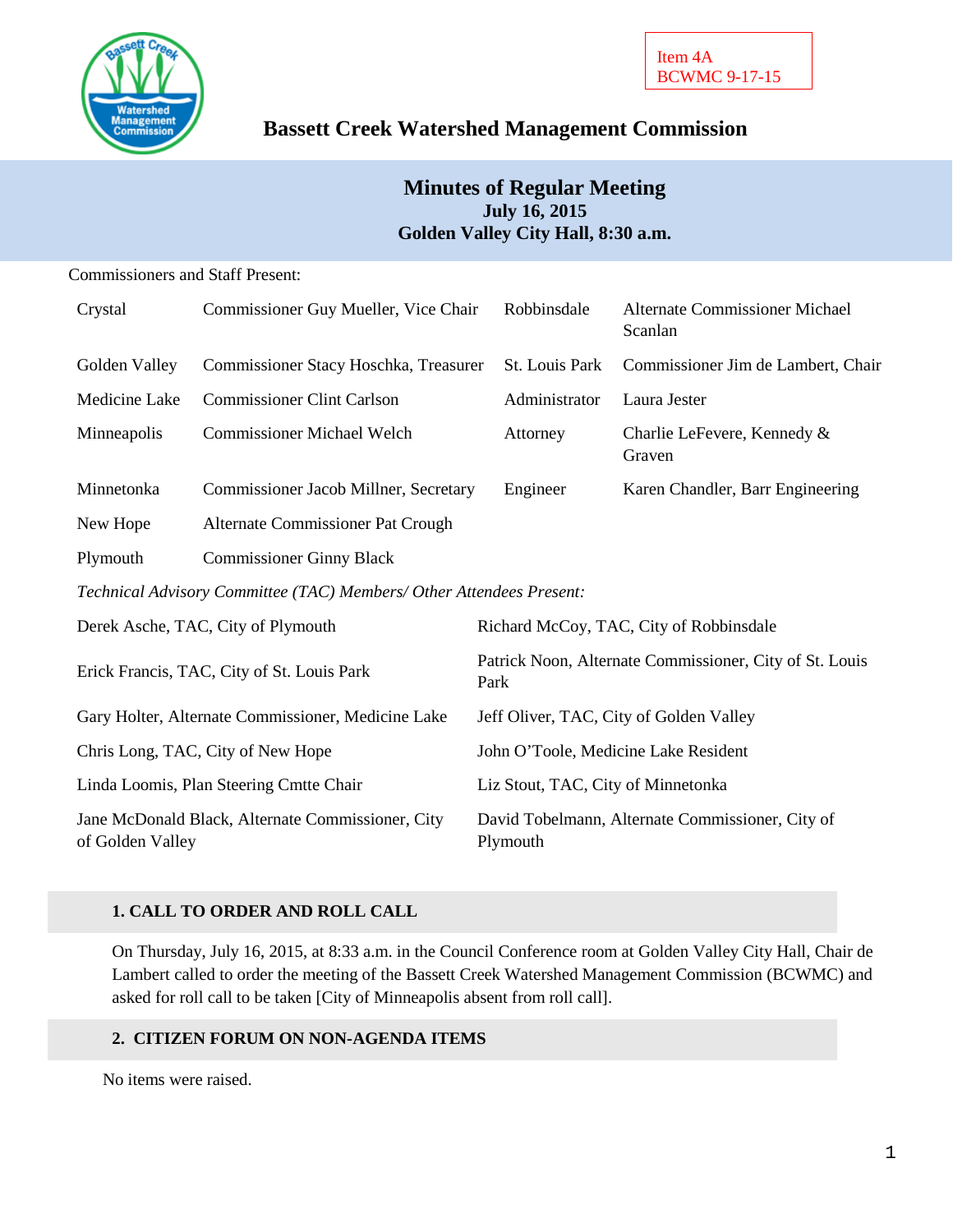#### **3. AGENDA**

Commissioner Black moved to approve the agenda as presented. Alternate Commissioner Crough seconded the motion. Upon a vote, the motion carried 8-0 [City of Minneapolis absent from vote].

### **4. CONSENT AGENDA**

Commissioner Black requested the removal of item 4B – July Financial Report – from the Consent Agenda. Chair de Lambert said the item would become agenda item 5Ai. Commissioner Black moved to approve the Consent Agenda as amended. Commissioner Mueller seconded the motion. Upon a vote, the motion carried 8-0 [City of Minneapolis absent from vote].

[The following items were approved as part of the Consent Agenda: the June 18, 2015, Commission Meeting minutes, the payment of invoices, Approval to Reimburse the City of Golden Valley for the Bassett Creek Main Stem Restoration Project (CR2015).

The general and construction account balances reported in the Fiscal Year 2015 Financial Report prepared for the July 16, 2015, meeting are as follows:

| <b>Checking Account Balance</b>            | \$686,224.00       |
|--------------------------------------------|--------------------|
| TOTAL GENERAL FUND BALANCE                 | \$686,224.00       |
| TOTAL CASH & INVESTMENTS ON-HAND (7/08/15) | \$3,794,833.26     |
| CIP Projects Levied – Budget Remaining     | $(\$4,015,111.53)$ |
| <b>Closed Projects Remaining Balance</b>   | \$220,278.27       |
| 2012-2014 Anticipated Tax Levy Revenue     | \$5,585.36         |
| 2015 Anticipated Tax Levy Revenue          | \$495,084.26       |
| <b>Anticipated Closed Project Balance</b>  | \$280,391.35       |

#### **5. BUSINESS**

**A.**

#### **i. July 2015 Financial Report**

Commissioner Black remarked that it looks like the Commission has already spent year-todate approximately \$486,000 of a \$490,000 budget. Administrator Jester pointed out that the section of the financial report that Commissioner Black is referring to is the revenues from city assessments, not expenditures. She added that next month the Commission will see the recent assessment payment received from the City of Medicine Lake reflected in that column. Commissioner Black moved to approve the July 2015 Financial Report as presented.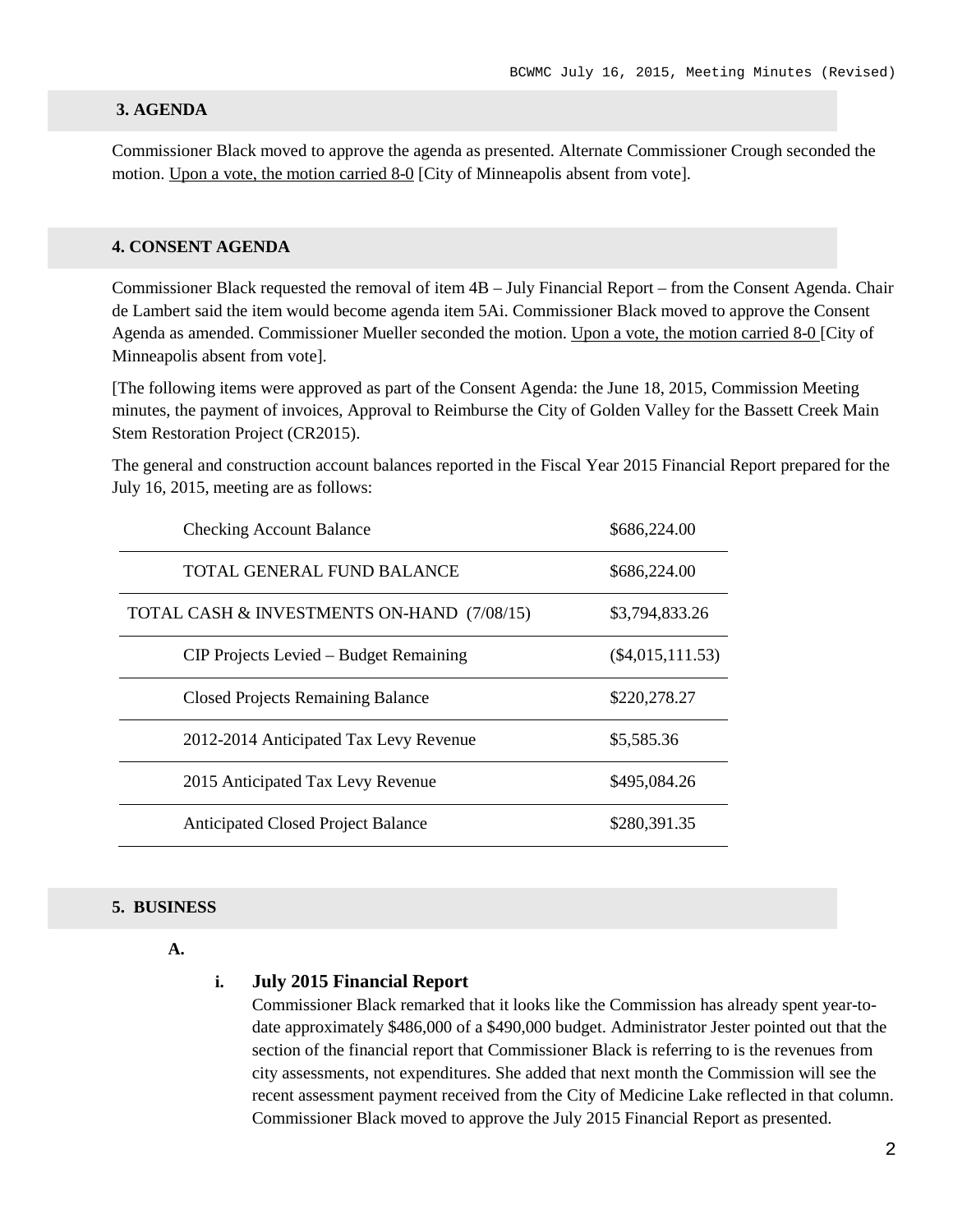Alternate Commissioner Scanlan seconded the motion. Upon a vote, the motion carried 8-0 [City of Minneapolis absent from vote].

*[Commissioner Welch, Minneapolis, arrives.]*

**A.**

**ii. Consider Resolution of Appreciation for Services of John O'Toole to the Bassett Creek Watershed Management Commission**

Commissioner Black moved to adopt the Resolution of Appreciation for Services of John O'Toole to the Bassett Creek Watershed Management Commission. Commissioner Welch seconded the motion Commissioners and Mr. O'Toole offered comments. Upon a vote, the motion carried 9-0.

# **B. Review Evaluations of Two Past CIP Projects by MN Department of Natural Resources and MN Board of Water and Soil Resources**

Administrator Jester explained that in 2011 the state legislature directed the Minnesota Department of Natural Resources (DNR) and the Minnesota Board of Water and Soil Resources (BWSR) to start evaluating restoration projects that were completed under the Clean Water Land and Legacy Funds. She said that the Commission had two projects that were partially funded by those funds in 2010: a Bassett Creek Main Stem Restoration project and a Plymouth Creek Restoration project.

Administrator Jester reported that in October 2013 she was contacted by Wade Johnson of the DNR, the project manager of this evaluation program. She explained that Mr. Johnson and another DNR staff member came out and looked at the projects. She said that she and City staff accompanied the DNR staff on the project sites visit. Administrator Jester explained that the DNR staff completed evaluation forms, but the BCWMC did not receive a copy of them until January 2015.

Administrator Jester stated that there were concerns about the outcomes of the evaluations, so BCWMC and City staff met with DNR and BWSR staff to go through the evaluations. She said there was great two-way discussion and the DNR and BWSR staff learned about more about limitations of working in urban areas and City staff, the Commission Engineer, and Administrator learned about things that the DNR and BWSR hope for in future projects.

Administrator Jester said that the project evaluations were revised and the final evaluations are included in today's meeting packet. She noted that the evaluations will go into a report to the Evaluations Panel in September and then a final report will go to the state legislature. She noted that BCWMC staff learned that the Commission should involve state agencies earlier in the CIP process to hear about the agencies' desired outcomes of the projects. Administrator Jester emphasized that the evaluation is not a punitive action and instead its goal is to make future projects better. Administrator Jester said that a takeaway for the Commission is that it needs to get project information to the right agency staff people earlier in the process and now that is staff's plan. She said that no action by the Board is required.

Commissioner Mueller commented that he sees two issues raised by the evaluation: first, how can future projects be designed better and second, how to ensure that during project construction the contractors follow the plans and specifications. Mr. Asche pointed out that regarding the rock vane described in the evaluation, the City of Plymouth knows it was installed correctly but over time moved out of place. He said that the City sees that as a long-term maintenance issue. Mr. Asche stated that the project was a very successful project and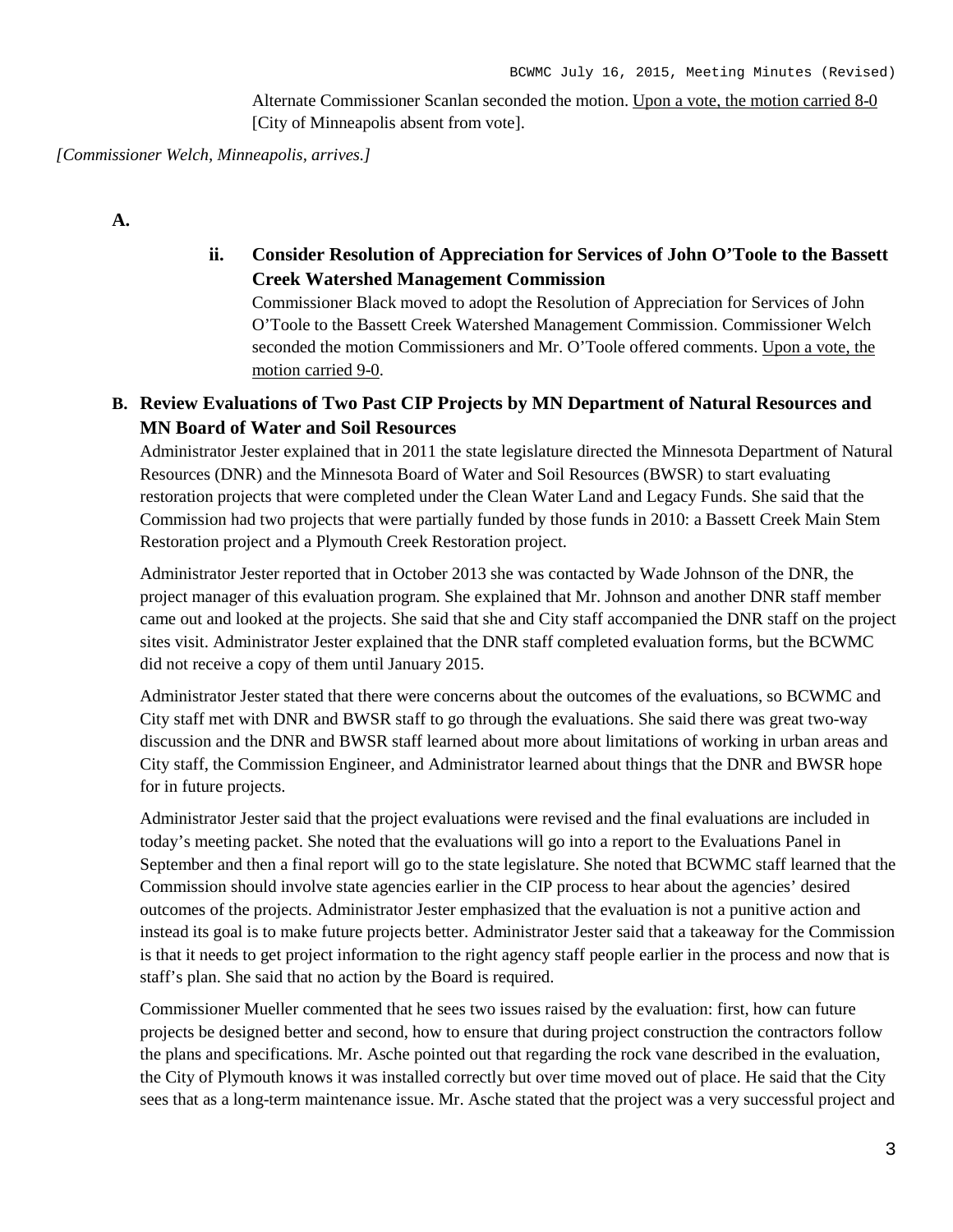meets a lot of the Commission's and City's goals, including flood protection, and that the effectiveness of the project is very high.

Commissioner Black remarked she thinks the Commission's Technical Advisory Committee (TAC) should discuss whether the Commission's process and procedures could be modified in light of the evaluation report and if so, how.

There was discussion about the evaluation criteria and the objectives that the projects were measured against. Commissioner Welch commented that he found this evaluation disturbing and asked if Engineer Chandler had takeaways from the evaluation and the meeting with the evaluators. Engineer Chandler said that there is not a lot of public land available for use in the BCWMC projects and because there is so much work in this type of constrained area, the projects have to utilize more structure in its projects. She also said that in order to affect change, the input such as provided by the DNR needs to happen earlier in the project.

Commissioner Welch said the evaluation brings up points such as incorrect installation, instability, the BCWMC should consider alternative methods that would have been constructed with appropriate geomorphology, and alternatives that work with natural stream processes rather than against them. He said that some of these points echo things he heard years ago from the Commission's Engineer. Commissioner Welch said that the Commission could have done something if the Commission had accountability in place for the constructed project matching the project plans the Commission approved. He said that this issue absolutely should go to the TAC, and he would like to hear what the TAC would like to do about this. He would like to know if the TAC thinks the Commission is setting the right objectives for the projects. Commissioner Welch agreed with the idea of getting agency input early on in the project process, but he said that in his experience it seems that agency staff may not have time to provide that input.

There was discussion about stormwater drainage and runoff in urban and developed areas, flood protection goals and initiatives, how urban streams are subject to unnatural conditions, and the need to be able to construct solutions that work with streams that are subject to unnatural conditions. There was discussion about the Plymouth Creek's project's beneficial results for Medicine Lake and how future Watershed Outlet Monitoring Program (WOMP) data should start indicating those positive results.

There was discussion about the positive outcomes of both evaluated projects, positive features of the projects that were not included in the evaluation report, the learning that the Commission can take away from the evaluation report, the possible additional project costs and additional time that would be incurred by involving state agency review into the Commission's project process timeline, how the Commission can learn in advance what state agency objectives the projects will be measured against, and what next steps the Commission could take, if any. Upon hearing many recommendations that the issue be sent to the TAC for discussion, Chair de Lambert directed the TAC to discuss the evaluation report and its implications for the Commission.

### **C. Discuss Development of Feasibility Studies for 2017 CIP Projects**

Administrator Jester explained that the Commission needs to move forward with ordering feasibility studies for the two 2017 CIP projects, which will start in 2017 and will span two years. She reported that the City of Minneapolis is hiring Barr Engineering to do the feasibility study for the Main Stem Channel Restoration project. Administrator Jester stated that the City of Minneapolis will review Barr Engineering's proposal for the feasibility study and then the proposal will come to the Commission for review at its August meeting at which time the Commission would consider entering into an agreement with the City of Minneapolis for the project.

Administrator Jester announced that the City of Plymouth requests that the Commission direct the feasibility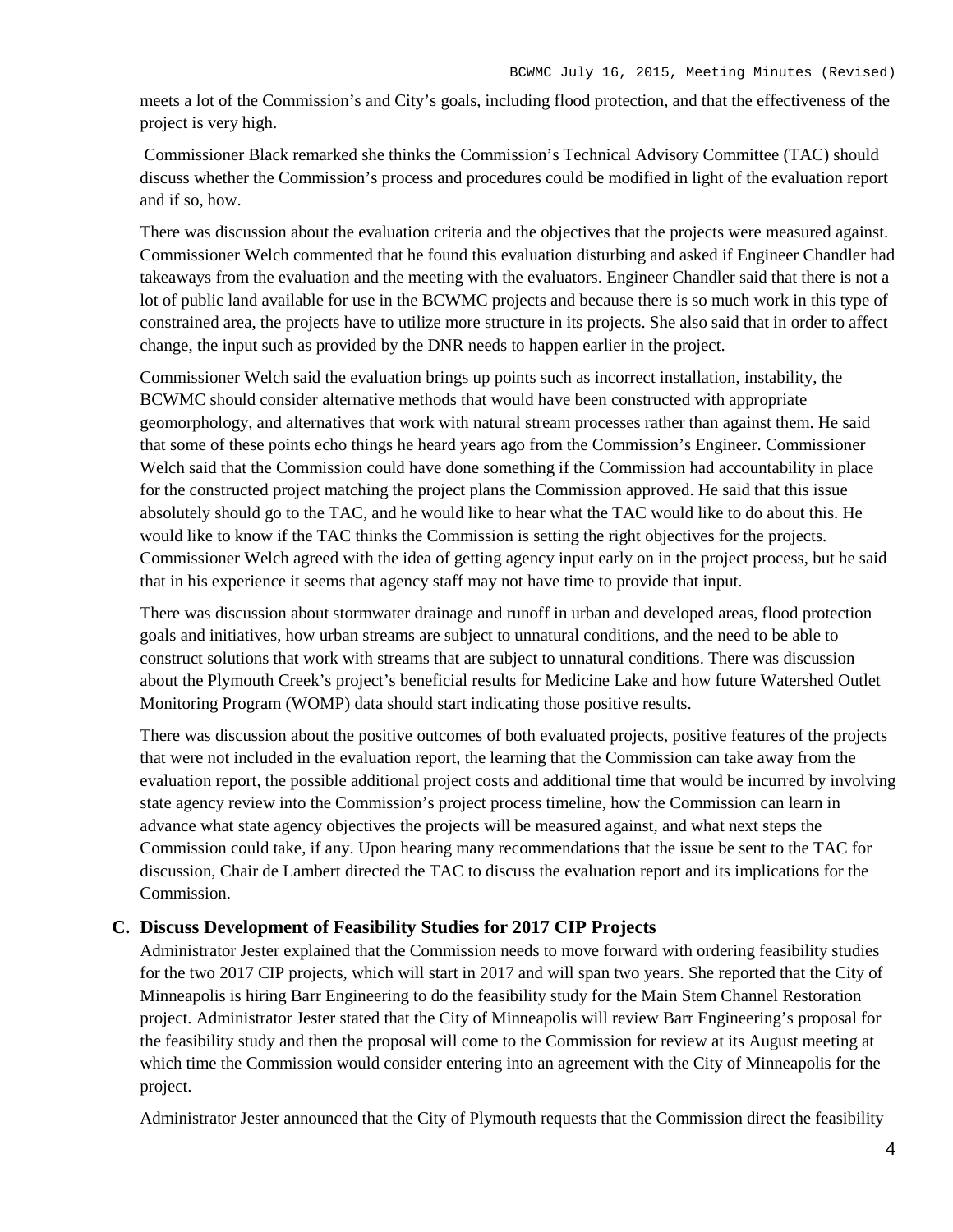study for the Plymouth Creek restoration project instead of the Commission entering into an agreement with the City of Plymouth for the feasibility study. She explained that the Commission needs to consider if it wants to direct the feasibility study, and if it does, how to do so. She described three ways that the Commission could direct the feasibility study.

Administrator Jester recommended that the Commission handle authorize the Commission Engineer to do the feasibility study for the Plymouth Creek project.

There was discussion on how the Commission has done feasibility studies in the past. Commissioner Black noted that by streamlining the feasibility study process by having the Commission Engineer do the study, the step of having the Commission Engineer review is removed, which limits the amount of input about that study that the Commission is providing. She wondered if the Commission would want to address that limitation by getting an outside evaluation of the feasibility study. There was discussion on how such an evaluation could be cost effective.

Commissioner Welch noted that the Redevelopment Oversight Committee has been a working organization for many years and if it is still in operation it would need to be included in the public process for the Minneapolis project.

Alternate Commissioner Scanlan moved to have the Commission Engineer do the feasibility study for the Plymouth Creek project. Alternate Commissioner Crough seconded the motion.

Mr. Oliver commented that he is very comfortable with this direction, that the Commission built the flood control project using this model, and that the Commission has been very successful using this model. There was discussion about where in the project process the Commission will have the opportunity to review the draft feasibility report, approve the report, and review the draft plans. Mr. LeFevere pointed out that the Commission doesn't need to make a decision today about having a peer review of the feasibility study or the scope of the review.

Commissioner Welch moved to amend the motion on the table to include that the Commission will solicit input from the DNR at the appropriate time. Commissioner Black seconded the motion to amend. Upon a vote, the motion carried 9-0.

There was a short discussion on getting DNR input. Chair de Lambert called for a vote on the amended motion. Upon a vote, the motion carried 9-0.

### **D. Consider Approval of Recommendations from Technical Advisory Committee**

Mr. Eckman introduced the project, described how previous Commission comments on the plans have been addressed, and talked about communicating with homeowners about the project. He reported that two construction access points are still needed, but staff feels confident that it will obtain these. Mr. Eckman provided more details on the project.

Upon a vote, the motion carried 7-0 [City of Minnetonka absent from vote. City of Minneapolis abstained from vote].

### **E. Consider Applying for Clean Water Fund Grant**

Engineer Chandler

Upon a vote, the motion carried 7-0 [City of Minnetonka absent from vote. City of Plymouth abstained from vote].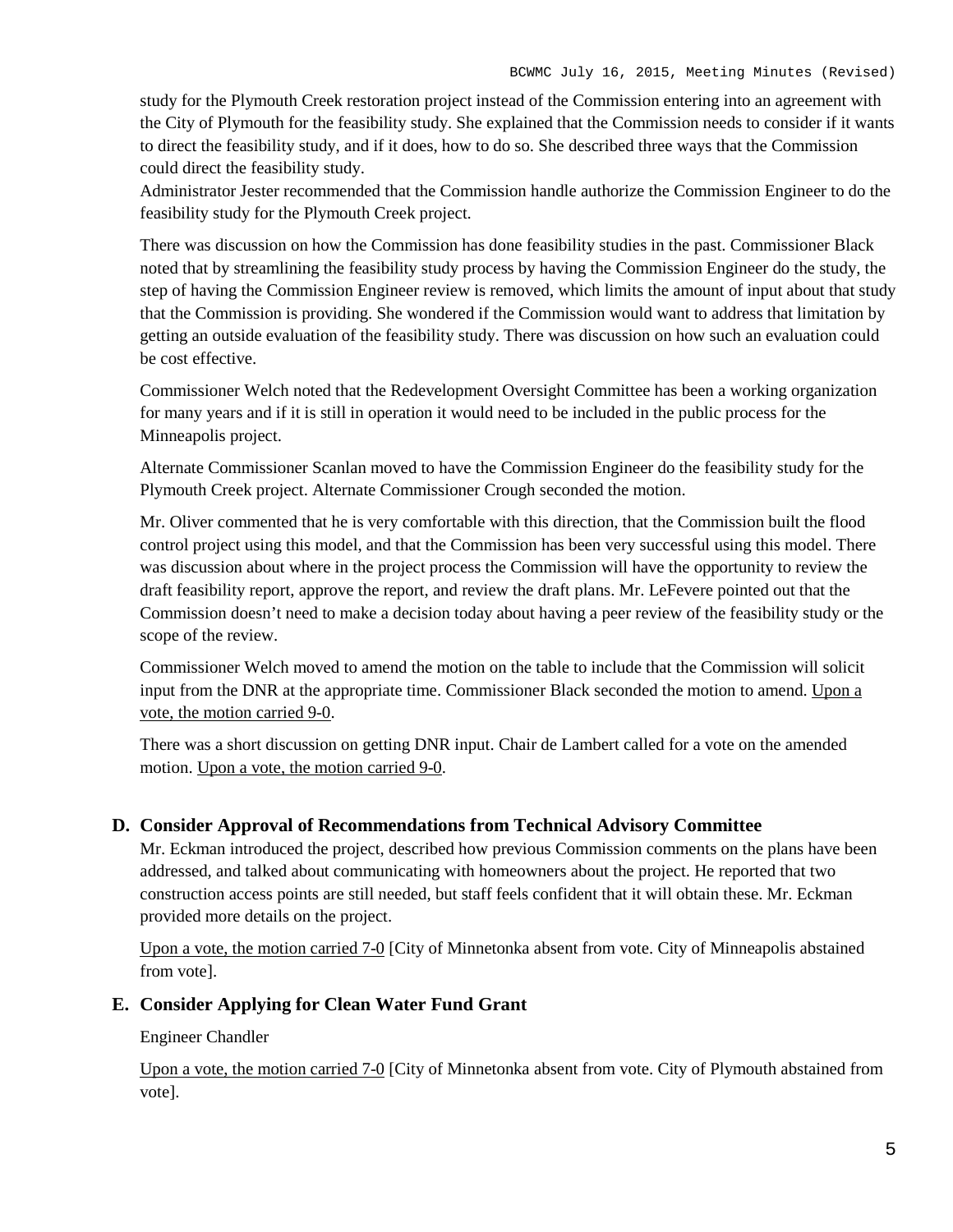- **F. Receive Update on XP-SWMM Progress and Funding** Administrator Jester
- **G. Receive Update on Blue Line LRT Project** Administrator Jester announced that
- **H. Consider Reviewing and Providing Feedback on Hennepin County Draft Natural Resources Strategic Plan**

### **6. COMMUNICATIONS**

#### **A. Administrator:**

- **i.** Administrator Jester announced that a detailed work plan for **grant** is due August 20. She said that she is working with the Minnesota Pollution Control Agency on the grant application. She asked for direction from staff on whether it wants to see the work plan at the BCWMC's August 20 meeting. The Board directed Ms. Jester to complete the work plan and include it in the August 20 meeting packet as an informational item. Administrator Jester said that the Commission can provide feedback on the work plan. Chair de Lambert volunteered to review the work plan before it is included in the August  $20<sup>th</sup>$  meeting packet.
- **ii.** Administrator Jester announced the dates that she would be out of the office.
- **iii.** Administrator Jester reported that she did an interview yesterday with Channel 12 about the Schaper Pond project.
- **iv.** Administrator Jester stated that two important meetings will be held on August  $4<sup>th</sup>$ , including the meeting of the Hennepin County Energy, **Environment, and** Committee and the Minnesota Board of Water and Soil Resources Committee. She described who would be attending these meetings on behalf of the Commission and the Commission's topics being addressed at each of the meetings.
- **B. Chair:** No Chair Communications
- **C. Commissioners:** No Commissioner Communications
- **D. TAC Members:** No TAC Communications

### **E. Committees:**

- **i.** Administrator Jester distributed copies of the draft design of the BCWMC's redesigned website.
- **F. Legal Counsel:**
	- **i.** Mr. LeFevere thanked the attendees of his retirement party held by Kennedy & Graven in his honor and noted his schedule for upcoming BCWMC meetings.

### **G. Engineer:**

- **i.** Engineer Chandler talked about **sediment accumulation** in an area in Theodore Wirth Park.
- **ii.** Engineer Chandler reported on a rare plant discovered in Westwood Lake.
- **iii.** Engineer Chandler announced that on August  $6<sup>th</sup>$  from 10 a.m. 11:30 a.m. there is a webinar on